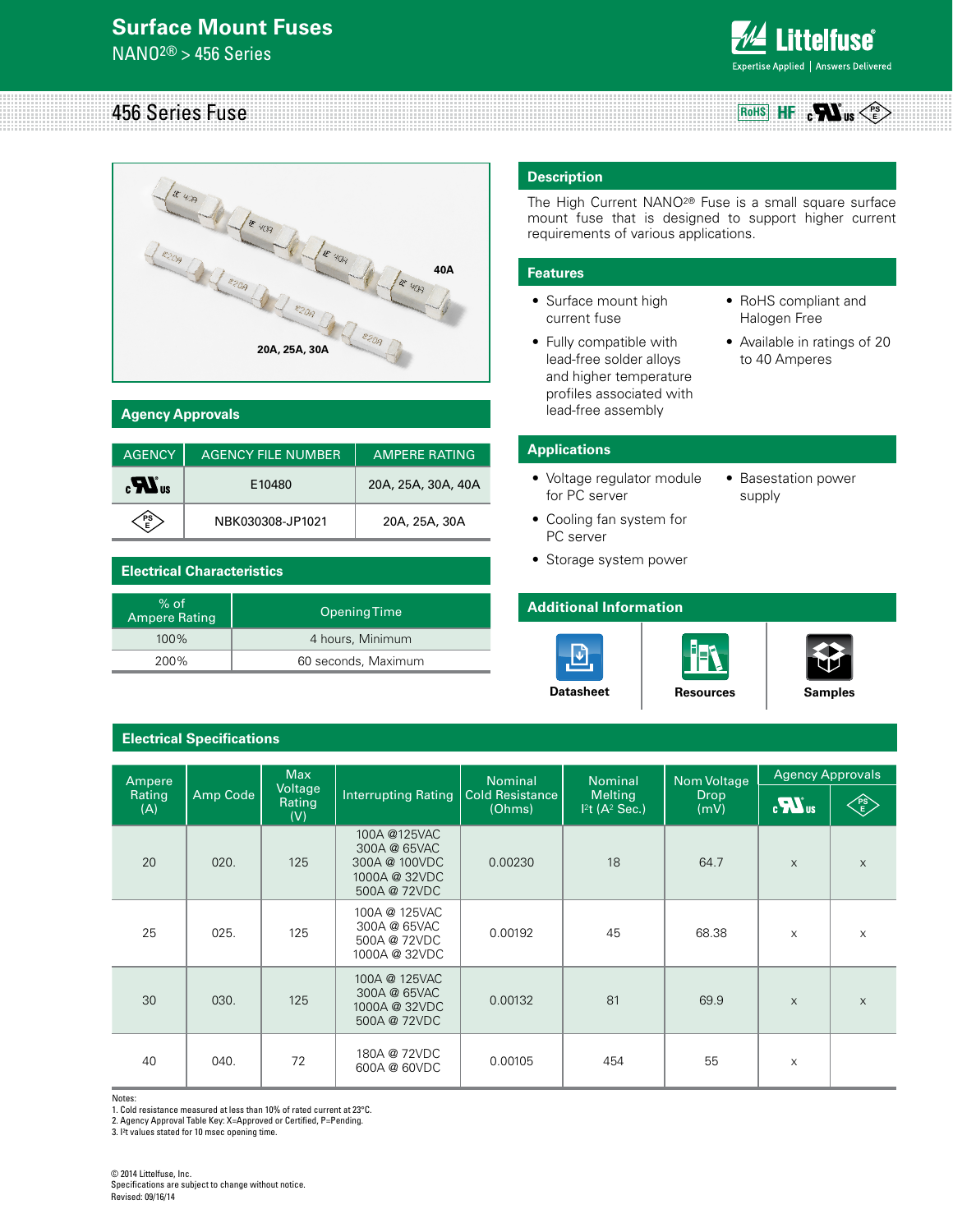

NANO2® > 456 Series





### **Soldering Parameters – Reflow Soldering**

| <b>Reflow Condition</b>                                   |                                           | Pb - Free assembly |  |
|-----------------------------------------------------------|-------------------------------------------|--------------------|--|
|                                                           | - Temperature Min $(T_{s(min)})$          | $150^{\circ}$ C    |  |
| Pre Heat                                                  | - Temperature Max $(T_{s(max)})$          | $200^{\circ}$ C    |  |
|                                                           | - Time (Min to Max) $(t_s)$               | $60 - 180$ secs    |  |
| $(T1)$ to peak                                            | Average ramp up rate (Liquidus Temp       | 5°C/second max.    |  |
| $T_{S(max)}$ to $T_L$ - Ramp-up Rate                      |                                           | 5°C/second max.    |  |
|                                                           | -Temperature (T <sub>1</sub> ) (Liquidus) | $217^{\circ}$ C    |  |
| Reflow                                                    | -Temperature (t,)                         | $60 - 150$ seconds |  |
| Peak Temperature $(T_P)$                                  |                                           | $260+0/-5$ °C      |  |
| Temperature $(t_n)$                                       | Time within 5°C of actual peak            | $20 - 40$ seconds  |  |
| Ramp-down Rate                                            |                                           | 5°C/second max.    |  |
| Time 25 $\degree$ C to peak Temperature (T <sub>p</sub> ) |                                           | 8 minutes max.     |  |
| Do not exceed                                             |                                           | $260^{\circ}$ C    |  |